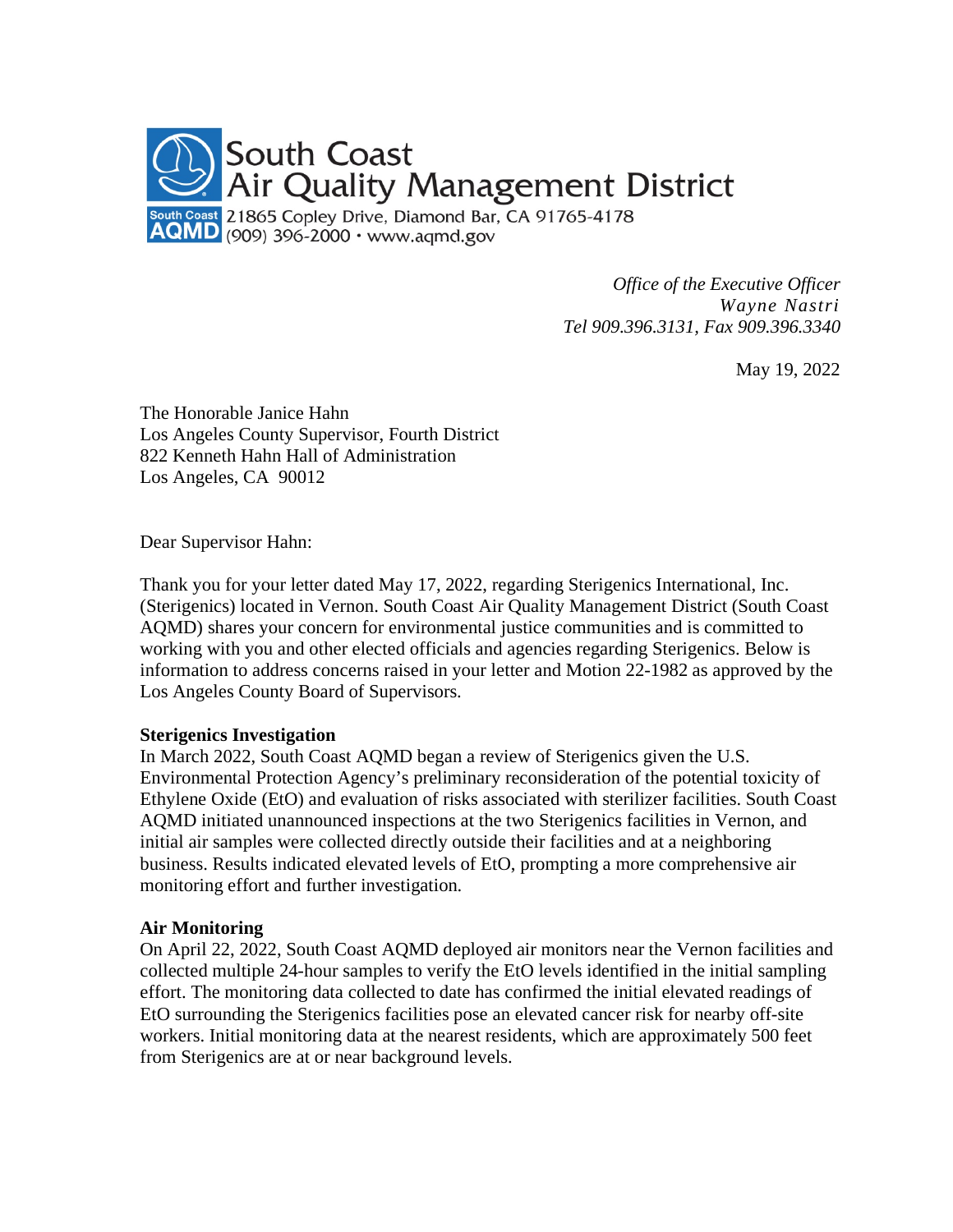### **Enforcement Action**

On May 5, 2022, South Coast AQMD inspectors issued a Notice of Violation to the Sterigenics 50th Street facility for failure to operate the air pollution control system in accordance with the facility's permit; for failure to maintain the air pollution control system in good operating condition; and for failure to equip control equipment with a pressure gauge and a pH meter, both of which were required in the permit. Inspectors also issued a Notice to Comply requiring the facility to conduct a source test for the air pollution control system. This is an ongoing investigation, and South Coast AQMD continues to take air samples and to evaluate all equipment to ensure that the facilities are following permit conditions and using proper emissions control equipment.

## **Public Complaints**

Over the past five years, South Coast AQMD has not received any public complaints alleging air quality issues at either of the Sterigenics facilities in Vernon. If any air quality complaints for these facilities are received, South Coast AQMD inspectors will respond promptly.

## **Proposition 65 Notice and Community Notification**

On May 6, 2022, South Coast AQMD issued a Proposition 65 Notification to the Los Angeles County Board of Supervisors, the Los Angeles County Health Officer, and the City of Vernon Director of Health of the discharge of EtO from Sterigenics that was likely to impact public health or safety. South Coast AQMD has also notified the California Division of Occupational Safety and Health of the potential EtO exposure to employees at these facilities.

Additionally, South Coast AQMD has reached out to federal, state, and local elected officials – including the City of Maywood – and other government agencies to provide information regarding Sterigenics. A Press Release was issued in [English](http://www.aqmd.gov/docs/default-source/news-archive/2022/sterigenics-may6-2022.pdf?sfvrsn=9) and [Spanish](http://www.aqmd.gov/docs/default-source/news-archive/2022/spanish/sterigenics-sp-may6-2022.pdf?sfvrsn=15) on May 6. Also, the South Coast AQMD has a dedicated [webpage](http://www.aqmd.gov/sterigenics) that has background information, enforcement information, and monitoring data with a link to [sign](http://www.aqmd.gov/sign-up) up for updates related to South Coast AQMD's ongoing investigation of Sterigenics.

A public meeting is not currently planned as the air monitoring data continues to show EtO levels in the residential portion of the community to be within background levels. If there is a change in the air monitoring data that indicates a potential impact on the neighboring residential areas, South Coast AQMD will immediately organize a community meeting.

# **AB 2588 Air Toxics Hot Spots Program**

The AB 2588 Air Toxics Hot Spots Program requires that facilities associated with health risks to residents or off-site workers above certain thresholds take action to reduce those risks. On May 6, 2022, South Coast AQMD notified the facility that it may be designated as a Potentially High-Risk Level Facility based on the elevated air monitoring results showing potentially high-risk levels for off-site workers. If designated, Sterigenics will be required to implement measures to reduce risks from the facility and provide detailed information on its toxic air emissions and potential health risks.